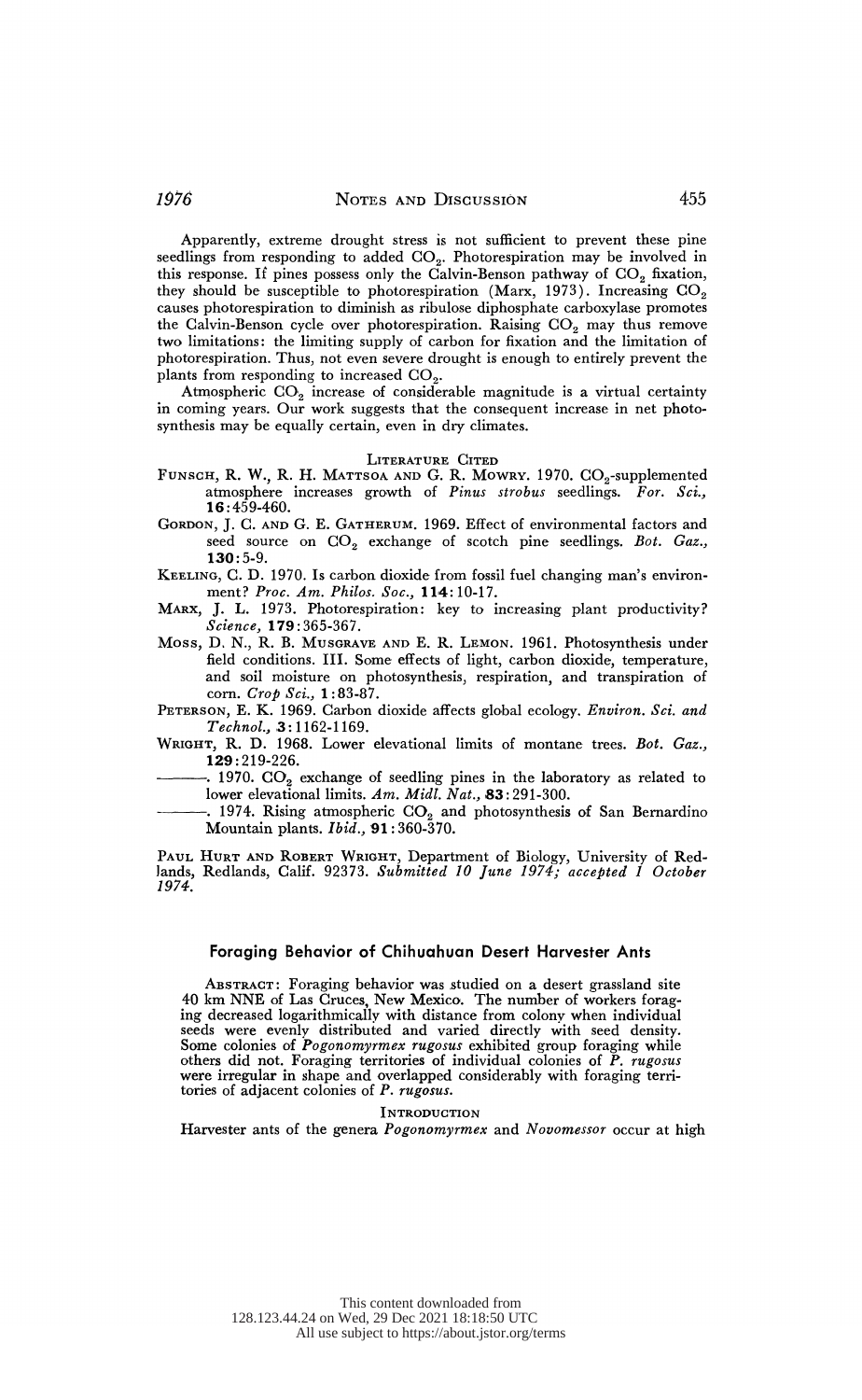densities (over 175 colonies-ha-') in some Chihuahuan Desert communities in southern New Mexico. Since these species share a common food resource, seeds (Cole, 1943; Sudd, 1966; Wheeler and Creighton, 1934), studies of foraging patterns of adjacent colonies provide data on intra- and interspecific colony interactions. Such studies provide the basis for evaluating resource partitioning in these animals and, also insights into the evaluation of foraging strategies in social insects.

#### **METHODS**

 Foraging patterns of individual colonies were studied in cleared arenas 15 m in radius by distributing cracked milo dyed with vegetable dye in selected patterns (Willard and Crowell, 1965). Foraging intensity, measured by the number of colored seeds returned per worker minute, was studied by placing piles of colored seeds containing nearly equal numbers of seeds in concentric rings at varying distances from the central colony, or by scattering individual seeds as evenly as possible in concentric rings at varying distances from the central colony. Piles of seeds were spaced at  $0.5$ -m intervals in each concentric ring and the rings were spaced at 2-m intervals from the center nest. Concentric rings made up of evenly scattered seeds were also spaced at 2-m intervals from the center nest.

 To study the effect of densely clumped seeds on the pattern of foraging by colonies, I provided colonies with piles of seeds at distances less than 10 m from the center colony and at 10 m placed a solid ring of seeds.

 Foraging territories were mapped by plotting the number of seeds of various colors returned; to the colony in the center and to colonies on the periphery of cleared arenas.

## RESULTS AND DIscusSION

 In experiments where seeds were distributed in evenly spaced piles or as individual seeds dispersed in concentric rings at varying distances from the central colony, the number of seeds returned per worker minute in Pogonomyrmex rugosus and Novomessor cockerelli exhibited a log decay with increasing dis tances from the colony expressed by: lognN =  $1.2 - 0.19D$  ( $r^2 = 0.71$ ); where  $N =$  number of foragers returning to the colony per unit time and  $D =$  distance in meters. Intense foraging rapidly depleted the seeds close to the colony; within 30 min of the initiation of an experiment there was a relatively even distribution of the number of seeds returned per worker minute at varying distances from the colony.

 The logarithmic decrease in foraging effort as a function of distance from the colony suggested that colonies of Pogonomyrmex rugosus employ a random search pattern. In these experiments, 10 colonies of P. rugosus, three colonies of Novomessor cockerelli and eight colonies of P. desertorum foraged in the cleared arenas. Of these, two P. rugosus and one N. cockerelli colonies were in the center of the arena with the remaining colonies at the periphery. Three of the P. rugosus colonies at the periphery exhibited group foraging forming distinct foraging trails to piles of colored seeds; the remaining colonies of P. rugosus, and the N. cockerelli and P. desertorum colonies exhibited random search.

In the initial experiments, the number of seeds returned to the nest-min-1  $(\bar{x} \pm SD)$  in colonies using group foraging was 32.9  $\pm$  12.4 and in other colonies was  $4.5 \pm 4.3$ . After 2 days of experiments in which the group-foraging colonies had removed an estimated 160 g of seeds, the group-foraging colonies ceased activity while the other colonies continued foraging, collecting  $4.4 \pm 3.4$ seeds-min-'. Twenty-two days after the initial experiments, group-foraging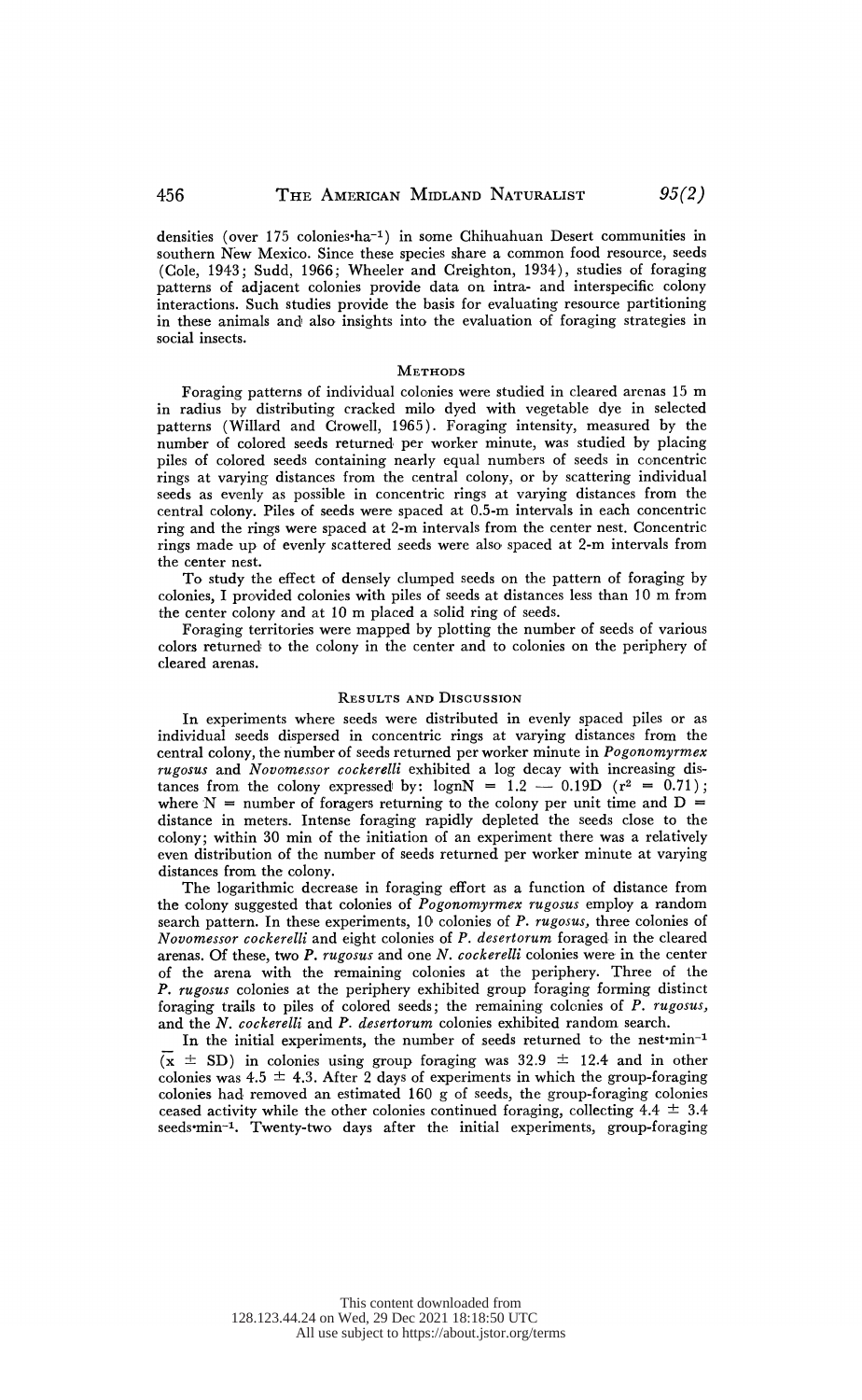colonies resumed activity collecting 2.2  $\pm$  0.3 seeds-min-1, and the other colonies collected forage at a rate of  $10.9 \pm 3.8$  seeds-min<sup>-1</sup>.

 These data provide a basis for evaluating the problem of group-foraging behavior in laboratory colonies of Pogonomyrmex and the reported absence of group-foraging behavior in the field (Carroll and Janzen, 1973). Some colonies of P. rugosus responded to seed amendment in cleared arenas by group foraging but other colonies of P. rugosus did not. I suggest that group foraging in P. rugosus may be a genetic characteristic of a fraction of the colonies of this species in the Chihuahuan Desert. Group foraging should be selected for in an environment where the resources are reliably present, but in clumps of unpre dictable location, on a inicroscale. In the stochastic environment of the Chihuahuan Desert, examination of past rainfall data (Houghton, 1972) indicates that high densities of the annual plants which are the preferred forage of ant colonies in any one area are available less than 33% of the years. High productivity of these annual plants may occur for several successive years, or may be absent for as long as 5 successive years. Thus, group foraging appears to be of marginal value in the environment where forage items are scattered, the more typical situation in the Chihuahuan Desert. This strategy is characteristic of P. desertorum, P. californicus, N. cockerelli and most P. rugosus in the area.

 The complete cessation of foraging in group-foraging colonies and the large variance in foraging activities of other colonies are attributed to colony satiation. Wallis (1964) presented evidence that the degree of hunger or satiation of a colony had a direct effect on the foraging intensity of Formica fusca.

 The decrease in foraging activity after 6 successive days of experiments  $(2.0 \pm 0.4 \text{ seeds/min}^{-1})$  and the increase in foraging of both group- and nongroup-foraging colonies after the 16 days of no-seed amendment support this idea. I dug into the surface storage chambers of two colonies which had ceased foraging after 2 days and found the storage chambers filled with dyed grain.

 The foraging rate was greater at the distant concentrated food source than at the scattered piles closer to the colony. Some foragers from the center colony returned with seeds which were placed 3 m beyond the solid ring. Thus, the presence of a continuous, dense source of seeds did not cause all workers to stop at that location. This indicates either that some workers in a harvester ant colony may search at fixed distances from the colony regardless of this distribu tion of suitable forage closer to the colony or that these workers are searching for other kinds of food items.

 By plotting the numbers of seeds of various colors returned to the colonies in the center and periphery of the cleared arenas, I was able to map the foraging territories of the colonies of Pogonomyrmex rugosus and Novomessor cockerelli (Fig. 1). Foraging territories had irregular shapes and the shapes did not vary over the 30 days of the study. There was considerable overlap of foraging territories of P. rugosus colonies. N. cockerelli foraging territories did not appear to overlap each other but did overlap almost completely the foraging territories of adjacent P. rugosus colonies. I hypothesized that random foraging behavior should result in nearly circular territories and that deviations from that pattem probably resulted from intraspecific interactions. To test the hypothesis that noncircular foraging territories result from colony interactions, I completely excavated a colony which overlapped and appeared to influence the foraging of one of the central colonies. Two weeks after this colony had been removed, there was no change in the foraging territory of the central colonies. This sug gests that the constancy and irregular shapes of foraging territories are not the result of intraspecific interactions or at least are not responsive to the removal of one interacting colony.